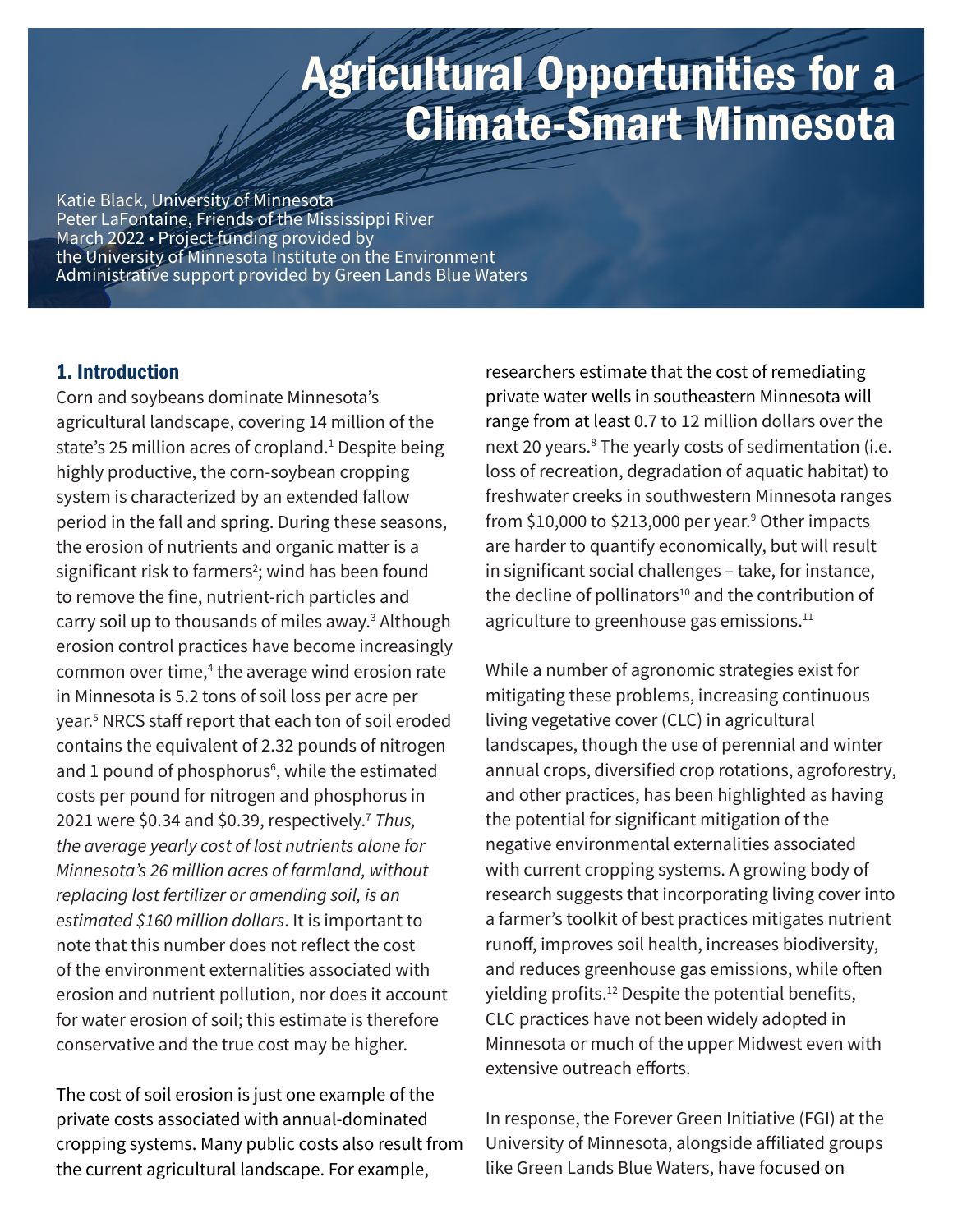creating market-driven pathways to CLC adoption in Minnesota through the development of new or improved crops and cropping systems. These new agricultural technologies include perennial grains such as Kernza®; new winter hardy cover crops such as camelina, pennycress, and winter barley; perennial oilseeds such as perennial flax and silphium; agroforestry crops such as hybrid hazelnuts and elderberries, improved common winter annual cover crops such as hairy vetch and winter rye; and perennial forage legumes such as kura clover and alfalfa. Many aforementioned crops have recently emerged or are soon to emerge onto the commercial landscape. However, it is unlikely that even crops which provide both new revenue streams for farmers and new products for markets will be adopted on the scale needed to realize environmental gains without adequate infrastructure and support.

Researchers have invested significant effort into determining what support is needed to scale up adoption of CLC practices by farmers.<sup>13</sup> Previous research has identified many barriers to adoption: logistical difficulty, farm size, land access, and perception of government programs and workers.14 Economic concerns in particular are one of the most cited barriers to CLC adoption.15 Farmers consistently express concern about the cost of new equipment and inputs, the cost of the farmers' time and the cost of additional labor required. Given the variable nature of commodity crop prices, farmers are extremely averse to risking their bottom line for new practices.

The growing number of environmental challenges in the state and lack of CLC adoption by farmers indicate that re-envisioned public policy is needed to hasten the transition towards CLC agriculture in Minnesota. State and federal funds play a significant role in determining which practices are implemented through crop insurance, conservation payments, and other programs. While regulation, voluntary compliance, and land retirement are useful tools in improving environmental quality, they have not proven sufficient to achieve widespread environmental gains. To determine potential avenues for policy change, we reviewed existing policies in which CLC practices are eligible and interviewed MN agricultural experts – professionals who are not farmers, but who are directly involved with creating resources and delivering information to farmers – about challenges and opportunities in expanding continuous living cover in Minnesota. We then established criteria for evaluating the suitability of new and current policy proposals.

## 2. Policy Review

To better understand the limitations and opportunities for policy to increase CLC adoption in MN, we surveyed the landscape for cost share programs and loans which currently support CLC adoption and Forever Green crops on the federal and state level. To determine if programs qualified, we looked at program criteria to ensure it contained the following keywords: "cover crop/s", "perennial crop/s", "agroforestry", "water quality" or specifically mentioned FGI crops ("Kernza", "hairy vetch", "pennycress", etc.). Out of all federal and state programs, only seven programs were identified as readily supporting CLC agriculture and FGI crops. Here we report the available funding, relationship to CLC efforts, and requirements of each program to the best of our understanding.

Environmental Quality Incentives Program: Environmental Quality Incentives Program (EQIP) funds, authorized through the Farm Bill in 1996 and re-appropriated by Congress every 5-6 years, provides "agricultural producers and non-industrial forest managers with financial resources and oneon-one help to plan and implement improvements, or what USDA Natural Resource Conservation Services (NRCS) call conservation practices." EQIP is a cost share program that pays up to 90% the cost to install conservation practices and equipment through contracts up to a maximum of 10 years long. In 2021, EQIP funding was authorized by Congress at \$1.85 billion dollars. An important caveat is that this funding is not distributed among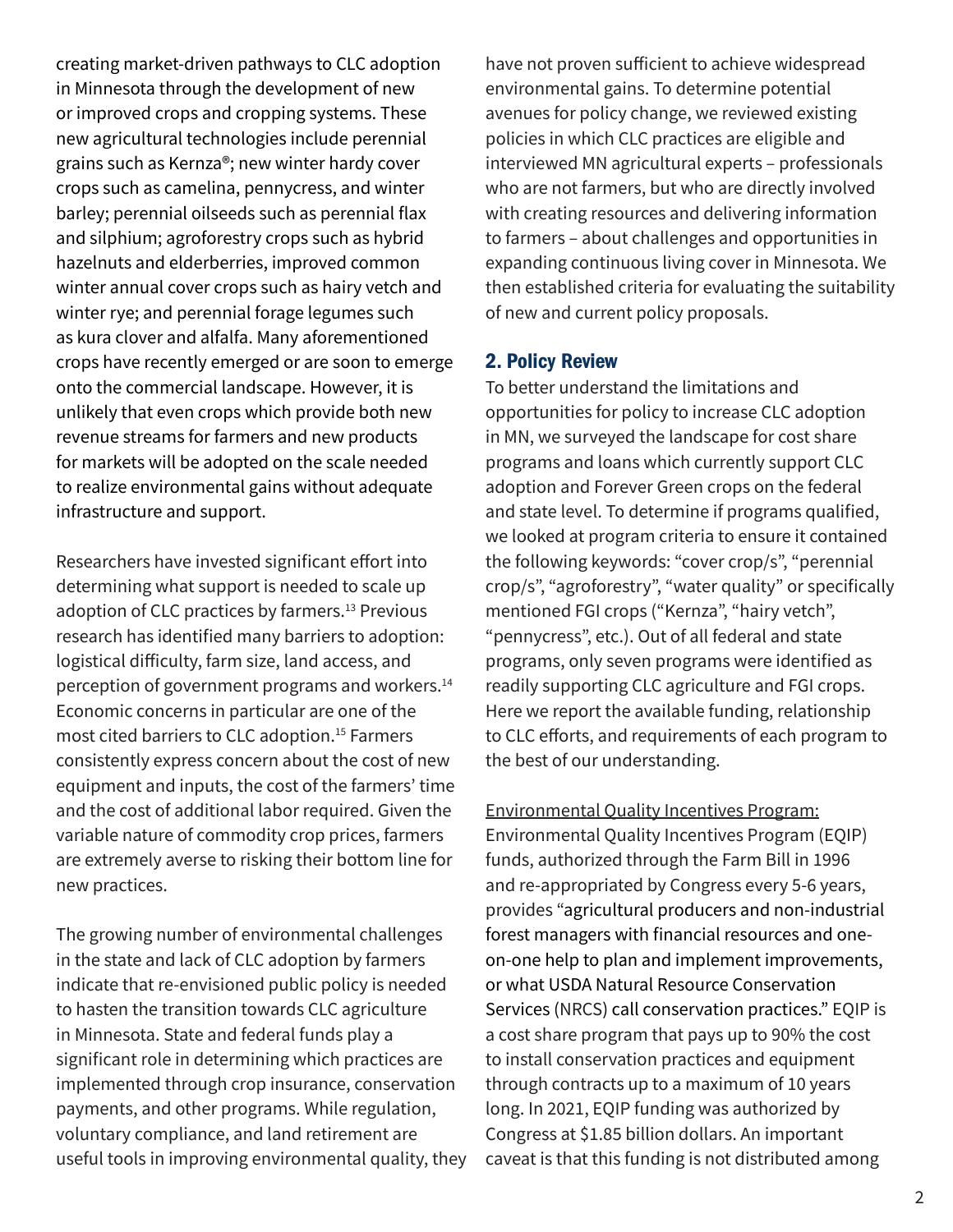all conservation practices equally – 50% of EQIP funding is designated solely for livestock practices. In Minnesota, roughly \$25,000,000 in financial and technical assistance was awarded in 2020 (FY21) through EQIP. Applications to the program are evaluated based on the practice(s) proposed, farm location, national and state conservation priorities, and whether the farmer is part of a "historically underserved" group, such as beginning, veteran, or minority farmers. Cover crops, buffer strips, diversified rotations, no-till practices, perennial crops, perennial forage, and silvicultural practices are several of the CLC strategies eligible for funding under EQIP. Cost share rates vary widely by practice – as of 2021, eligible Minnesota farmers would earn roughly \$1600-\$3000/acre for riparian buffer installation, \$20-50/acre for the addition of cover crops, and \$350-\$500/acre for filter strip installation.

Conservation Stewardship Program: Like EQIP, the Conservation Stewardship Program (CSP) is a federally funded program administered by USDA-NRCS focused on strengthening voluntary conservation efforts on working lands. Under CSP, participants must meet a "stewardship threshold" for a set number of priority resource concerns when they apply for the program. Then they must agree to meet or exceed the stewardship threshold for additional priority resource concerns by the end of a five-year contract. In exchange, participants receive annual payments. The minimum payment for all successful applicants is \$1,500. Many of the CLC practices covered under EQIP (i.e. cover crops, buffer strips, diversified rotations, no-till practices, perennial crops, perennial forage, and silviculture) are also eligible for funding under CSP. The main difference between CSP and EQIP lies in that CSP is focused on an entire operation, rather than one narrow modification, as is eligible under EQIP. National funding for the CSP program in 2020 (FY21) was authorized at \$750 million. Minnesota payment rates in FY21 varied from \$5-8/acre for a cover crop, \$17-70 for a conservation cover, and \$170 for a perennial conservation crop rotation.

CRP: CRP is a land conservation program administered by the USDA Farm Service Agency (FSA). Signed into law in 1985, CRP is one of the largest national private-lands conservation programs. The long-term goal of the program is to re-establish perennial land cover to improve water quality, prevent soil erosion, and reduce loss of wildlife habitat. Farmers enrolled in the program agree to retire environmentally-sensitive land from agricultural production for 10- 15 years by planting a mix of perennial vegetation in exchange for a yearly rental payment. The average CRP rental rate varies from \$50-130/acre. Minnesota farmers are also eligible to enroll in the Conservation Reserve Enhancement program (CREP), a state-and-federal funded offshoot that provides additional payments in return for permanent land retirement. As of 2019, MN CREP total payment rates were reported to be at least 50 percent higher than CRP payment rates. Critics of the national CRP program draw attention to trends that show periods of CRP acreage withdrawal coinciding with periods of greater commodity crop prices.16

AgBMP: A state program administered through the Minnesota Department of Agriculture (MDA) and operated through county Soil Water Conservation Districts (SWCDs), the AgBMP Loan Program is "a water quality program that provides low-interest loans to farmers, rural landowners, and agriculture supply businesses." Loans assist with the purchase of supplies and services needed to establish agricultural Best Management Practices (BMPs) that prevent or reduce runoff from feedlots, farm fields and other pollution problems identified by the county in local water plans. Cover crops, buffer strips, tillage equipment, and silvicultural practices are just a few of the CLC strategies eligible for financing under the AgBMP program. Loan amounts are limited to \$200,000 to any one individual or project, the maximum length of a loan is ten years, and the maximum interest rate on loans may not exceed three percent. In 2020, roughly \$20 million was available for projects or practices through the AgBMP loan program during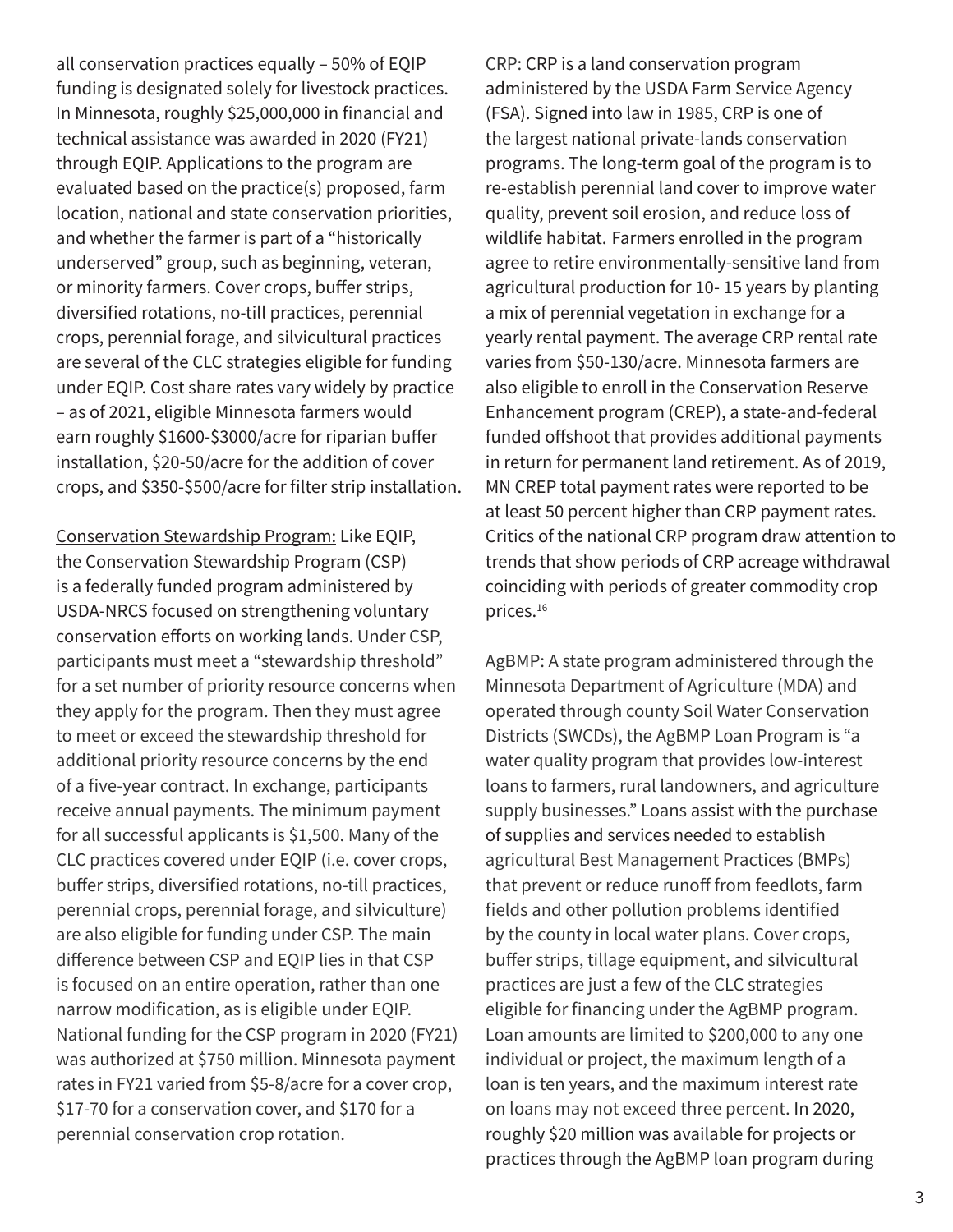which 476 loans were processed. From 1995-2017, roughly 30% of loans were appropriated to manure management and conservation tillage equipment, while roughly 50% of loans were appropriated to improving septic systems; less than 5% of loans were allocated towards CLC implementation.<sup>17</sup> It is unclear if there are few applications for CLC-enabling loans, or if such practices are lower priority than aforementioned practices.

Nutrient Management Initiative: The MDA developed the Minnesota Nutrient Management Initiative (NMI) to assist farmers and crop advisers in evaluating alternative nutrient management practices. Participating farmers can work with a crop adviser to set up field trials to test out CLC nutrient-mitigating strategies in field corn plots, such as cover crops and perennial crops. Farmers and crop advisers are reimbursed for their time and receive a summary of the results of their trials. Farmers and crop advisors are compensated in two \$400-\$500 increments over the duration of the program. However, farmers are only eligible to enroll in the program once, while crop advisors may enroll up to ten field trials

Whole Farm Revenue Protection: Whole-Farm Revenue Protection (WFRP) is a crop insurance program provided through the USDA Farm Service Agency (FSA) to provide a risk management safety net for all commodities on the farm under one insurance policy. This insurance plan, first made available in 2015, is tailored for any diversified farm with up to \$8.5 million in insured revenue, including farms with specialty or organic commodities, or those marketing to local, regional, farm-identity preserved, specialty, or direct markets. FGI/CLC crops not eligible for single-crop farm insurance programs, such as Kernza, camelina, pennycress, elderberries, and hazelnuts, are eligible to be covered under WFRP. However, to be eligible, a pre-determined proportion of revenue from a new crop must contribute to the farm income to be considered a commodity under WFRP. For example, if farm income was 95% corn and only 5% camelina, camelina would not be counted as a commodity. A

commodity count calculation is used to determine the number of commodities that count under the policy.

Note: As of 2021, limited grant-based funding and pilots for CLC projects are available through the MDA (i.e. Sustainable Agriculture Demonstration Grants, MN Ag Water Quality Certification Program), SWCDs (Cover Crop Demonstration Grants Initiative, State Cost Share Program), federal programs (CRP SHIPP), and non-governmental organizations (University of Minnesota, North Central Sustainable Agriculture Research and Education). However, given location requirements (i.e., not available in every county) and unpredictable nature of grant funding, they are not covered in detail in this report.

# 3. Interviews

Given the very limited number of existing state and federal policies (7) which currently incentivize CLC practices, we conducted interviews with practitioners to determine challenges with current programs, opportunities for expanding existing programs and potential avenues for new policies.

## **Methods**

Participants interviewed are all agricultural professionals who identified as working with farmers in the upper Midwest. These professionals consisted of employees of state agencies (3), federal agencies (1), non-or-quasi-governmental organizations (6), and University of Minnesota employees (2). Participants were identified based on roles at relevant agencies of interest (i.e. BWSR, MNDA, NRCS, FSA) and past collaborations with Friends of the Mississippi River, the Forever Green Initiative, and Green Lands Blue Waters.

Interviews were conducted using a semi-structured interview.18 In this interview style, a series of open ended questions are asked, which allows interviewees to more fully express their opinions yet also allows comparisons across interviews to be made.19 The interview questions focused on issues related to scaling up adoption of CLC practices by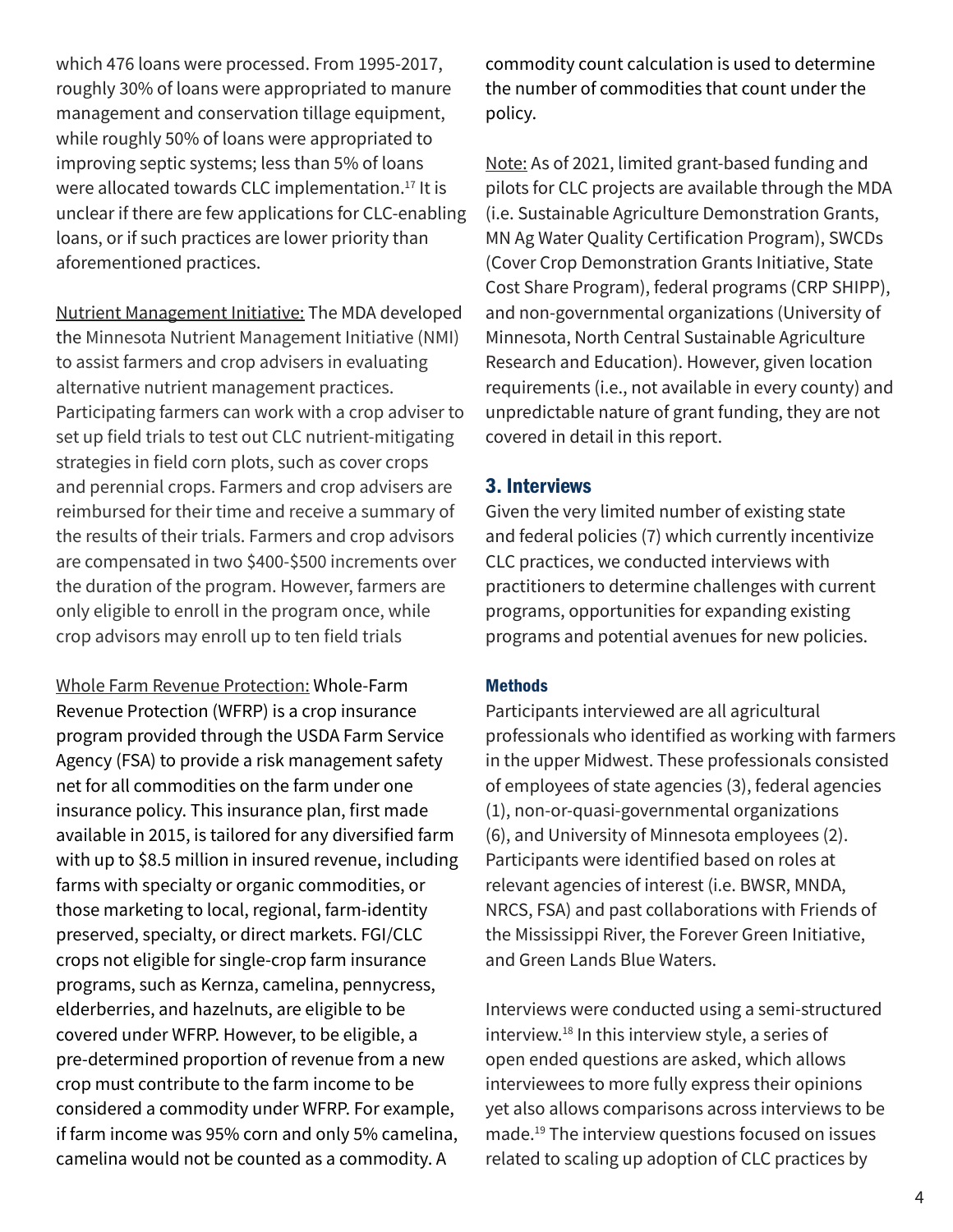producers. Specifically, interviewees were asked about their (and their organizations') work to date on new and developing CLC crops (i.e. pennycress, winter camelina, hazelnuts, Kernza, elderberries), roadblocks in advancing work on CLC crops and systems, grower interest in CLC programs (i.e. programs which incentivize cover crop, perennial crops, silvoculture, and perennial forages), and opportunities for policy to mediate change. Email was used for clarification of answers and followup questions. All interviews were recorded and transcribed. Transcriptions were analyzed for themes related to each of the questions. Through semi-structured focus group discussions, broader themes emerged that contributed to the analysis presented in this report. Themes were concepts that were repeated across multiple participants and identified from careful reading of transcriptions. To further illustrate themes and assure transparency in the analysis, direct quotations from participants are reported. 20

# 4. Results

The following sections outline discussions alluding to the three main themes identified: inadequate support, federal policy barriers, and knowledge transfer challenges. These sections are not comprehensive but rather meant to add new understanding surrounding each type of challenge from a variety of perspectives.

#### Theme 1: Inadequate support

Not surprisingly, nearly all participants mentioned

that financial risk associated with changing practices and new crops is a significant barrier to expansion of CLC practices.

- "We've had some success with our Kernza programs, but it is hard to attract farmers from outside of that core group to participate – it's just too risky for most folks"
- "Based on my experience over the years I've been working on this, a barrier for the new crops is crop insurance – there's just a lack of support for the risk of new crops."
- "Beyond just farmers, there's no incentive for farm service providers, buyers, and companies to engage with the new crops - there is risk at those levels also. Especially for small companies who want to use these new crops"
- "For the farmers we work with, the new crops are on their radar, but there are still a lot of questions and that makes it hard to try out."

Nearly all participants subsequently agreed that current polices were inadequate for attracting a wider group of adopters beyond those who were already interested and willing to enact them on their land. Another participant mentioned that within the membership of their farmer-supported NGO, nearly 50% of famers rented land, which made adding new practices even more untenable, because it is the land owner—and not the renter-farmers—who are most likely to reap the long-term benefits of a conservation practice.21 Multiple participants also identified crop insurance as significant barrier.

# Question list for semi-structured interviews

- 1. Where is work to date on these new crops? What are your future plans for them?
- 2. What is the biggest barrier to furthering work? Where do you think opportunities exist that we aren't utilizing?
- 3. What programs that you are involved with generate the most stakeholder (grower/industry) interest and why?
- 4. Have you thought about any programs or tools that could remove barriers and make your work easier? What would they be and what would they require?
- 5. Who else would you recommend I talk to who is working on these issues?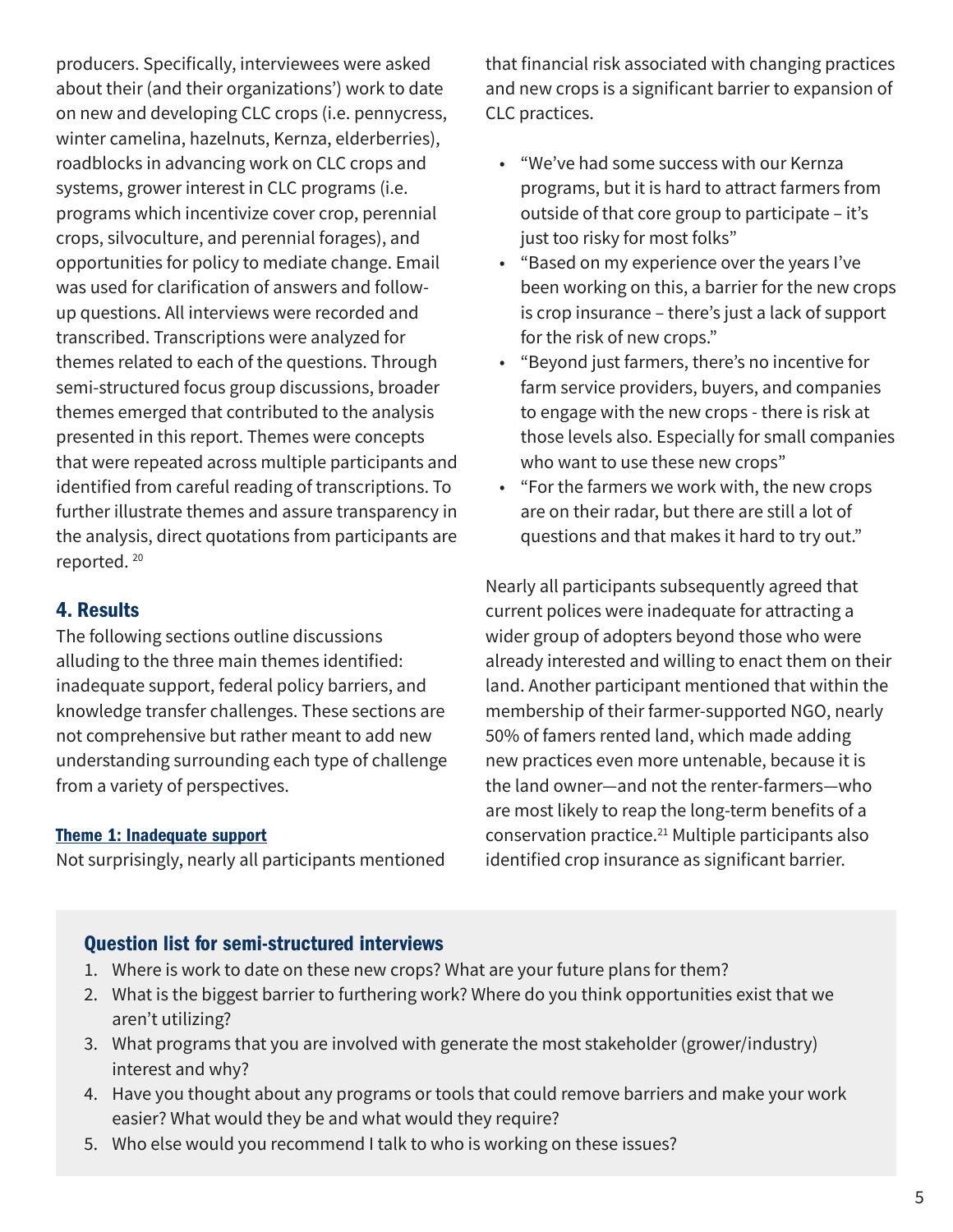Several pathways currently exist for adding crops to eligibility guidelines: the Farm Bill, submission of private sector developed plans, and USDA Risk-Management-Agency-developed plans.

Many participants added that in addition to adequate financial support, the organizations they represent are unable to provide adequate technical support due to limited staff and budgets.

- "We face capacity issues like everyone else we can only assist roughly a third of all applicants each year, across the board"
- "Despite working on a smaller scale than NRCS, we also don't have the capacity to assist everyone who asks due to our budgets, our staff, and the efforts we prioritize with those limited resources."

## Theme 2: Federal inflexibility

New FGI crops are often touted for their multi-use qualities. For example, Kernza, a perennial grain, can be harvested for grain, used as an erosion-control crop, and grazed as forage. One major challenge identified by several participants is meeting the eligibility requirements to be enrolled in a federal conservation program. In Minnesota, Kernza is an eligible crop under NRCS guidelines for CSP and EQIP programs. However, under NRCS guidelines, Kernza cannot be counted as a conservation crop, a forage crop, AND be harvested for grain – a producer would need to choose one category. Interviewees noted:

- "Despite all the work on perennial harvested crops, perenniality and harvest is an uneasy partnership, and it makes incorporating CLC and getting paid for it a lot more challenging."
- "From our NRCS perspective, we have something to meet your needs - we can make something work where you can get assistance for planting Kernza, but there are certain rules that you would need to be aware of – you can't go in with the expectation that one crop can do it all, at least in terms of providing payments."

One participant also mentioned that they often hear from farmers they work with is that lease agreements for conservation practices are too long. It is documented that higher levels of CRP withdrawal coincide with higher commodity prices $11$ which may explain why producers are less satisfied with long contracts. The same participant suggested that farmers may be more amenable to long contracts if they were able to generate substantial revenue, such as that generated from harvesting perennial crops.

Another issue that emerged was on the marketdevelopment side of FGI crops. Currently, new oilseed crops pennycress and camelina, which are believed to have substantial potential to act as new, healthy cooking oil options and sustainable, plant-based proteins, are currently not certified by the Food and Drug Administration (FDA) as "Generally Recognized as Safe" (GRAS). One group of participants noted that without this certification, "ability to influence the markets, and get to a place where farmers want to grow because they know a market is out there for it, is really limited." The process of submitting a food product for evaluation and receiving a verdict from the FDA typically takes, at minimum, 1.5 years, pending adequate food safety research.

#### Theme 3: Knowledge transfer challenges

Multiple participants also mentioned the difficulty of both deploying and creating infrastructure for crops that are still in the research and development phase -"we're trying to do something that happened over millennia in 10 years." Another participant added "there are still so many questions about the new crops – for example, we have a lot of members who are curious about animal nutrition and the oilseeds– and they want those questions answered before they try those crops out." Interviewees noted that the process of amending federal programs, such as NRCS funding, crop insurance, and other certifications to upscale development, requires a significant body of research to become altered.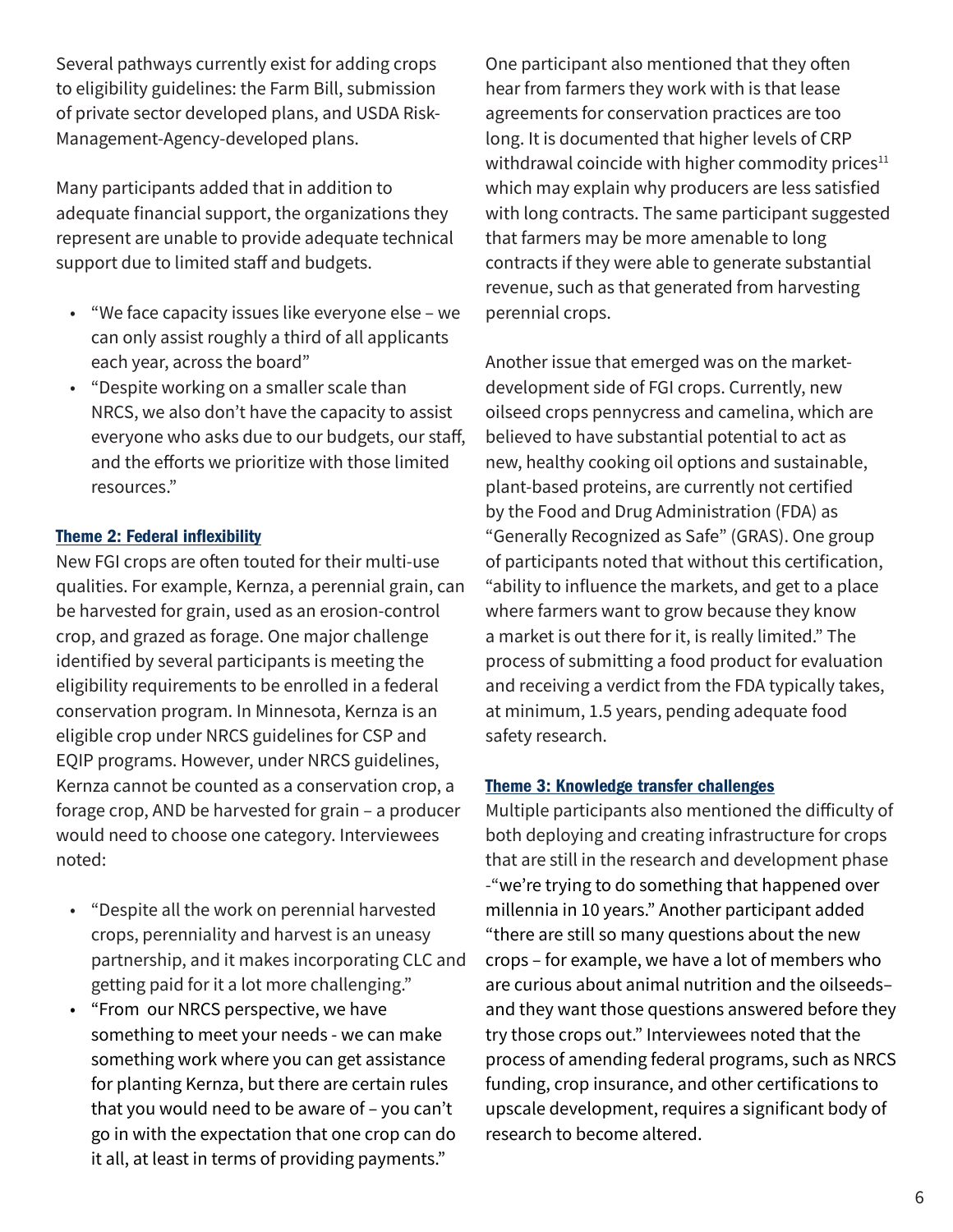An inherent challenge in knowledge transfer lies in available funding and capacity to do to additional work; capacity was previously mentioned as a significant barrier to CLC work and is connected to the challenge of knowledge transfer. Two participants proposed that certified crop advisors (CCAs), trusted sources of information, were likely not aware of the latest updates or opportunities with FGI crops, and that providing SWCDs with adequate funding to train CCAs could be an effective avenue to further education and outreach efforts. It also appears that there are different outreach approaches even with state/federal agencies and NGOs in regards to CLC – several participants we met with stated they were primarily focused on advancing grain/oilseed outreach, despite other participants arguing that perennial tree crops should have greater focus given that tree crops are "relatively well understood [economically and environmentally] but underutilized" in the policy sphere and on the landscape. One participant suggested that education on previously underutilized crops to various agencies and organizations could result in new opportunities to connect with farmers.

## 5. Discussion

The work of nonprofit workers, university leaders, and government employees to advance continuous living cover grows; however, across all interviews, there was a clearly expressed need for more resources, collaboration, and above all, flexibility, to be successful in generating widespread CLC adoption. While all interviewees mentioned the challenges of juggling multiple institutional priorities (i.e. maintaining existing programs, balancing the needs of many different agricultural practitioners, maximizing limited budgets, meeting the cultural expectations of clients) there was a clearly expressed desire to engage with the new crops and improve capacity to support farmers in CLC conservation practices. The experts included in this research both broker information and assist with the logistical information of programming, working in both "upstream" and "downstream" of information transfer.22 Thus, insights from these

experts' perspectives are uniquely well-suited to identify avenues for policy changes in Minnesota agriculture. According to informal conversations with experts not included in this report, state government and state chapters of federal agencies are not as receptive to new and improved CLC crops in other states, meaning that Minnesota may also be uniquely positioned to be a leader in CLC agriculture given adequate support by elected officials. Based on our findings, we present three criteria upon which to evaluate and improve policy interventions to scale CLC agriculture across the state.

#### 1. Flexibility in the presence of new information

From our interviews, we gathered that work is often constrained by the need for more information; research questions about best practices and economics remain active while scaling up of landscape adoption occurs, which is a marked departure from past advances in agricultural production. Given that significant questions still remain regarding CLC crops and cropping systems agronomics, environmental gains, and end-use capabilities, we suggest that policies be evaluated to determine the extent in which they can accommodate certain amounts of uncertainty, which would allow programs to rapidly take advantage of new, evolving knowledge and cope with rapid shifts in climatic, ecological, and sociological conditions. These findings reflect the previous work by scholars of sociotechnical transitions,<sup>23</sup> who argue policy programs must allow for periods of experimentation, learning, and iterative development in order to create the radical transformations needed in a sustainable food system. It is well understood that human-environmental systems, such as agricultural systems, have an inherent level of unpredictability $24$ ; they experience continuous change due to social, economic and environmental pressures.<sup>25</sup> Climate change will further exacerbate the uncertainty of these systems. The capability to respond quickly to these changes will be essential to good public policy as the effects of climate change impact agriculture in the upper Midwest.<sup>26</sup>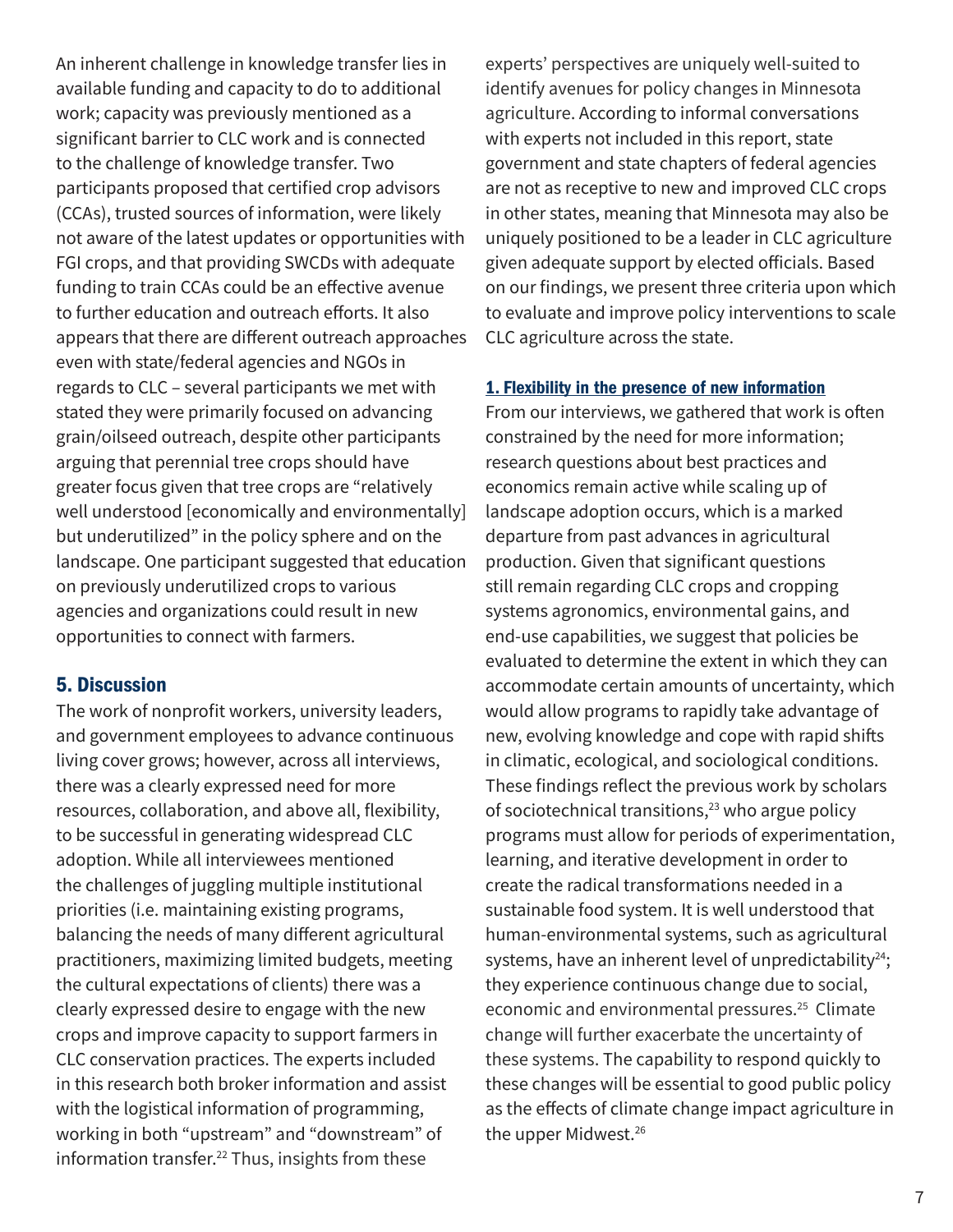#### 2. Long-term sustainability

Given the competitive nature of grant funding and the limited current capacity of agencies to respond to demand, there is a need to think about longerterm changes to institutions and programs. The shift to CLC agricultural systems will take a significant amount of time and resources, and policies must recognize this and provide adequate solutions, such as reliable funding sources, to realize longer-term changes. Governments and organizations, when faced with limited resources, often must prioritize short-term needs over long-term risk mitigation. However, long-term planning can also mitigate short-term needs; for example, pre-planning for disaster response to flooding along the Mississippi River corridor could help reduce costs over time.<sup>27</sup> Similarly, economists and analysts have found that the cost of mitigation to large environmental challenges such as climate change is significantly less expensive than the cost of adaptation.28 An advantage of CLC crops is that they are viewed less as conservation agriculture tools, but more like new technologies such as solar panels or electric vehicles. While CLC agriculture may require higher investment initially, FGI crops such as oilseeds and perennial food and biofuel crops will generate new revenue streams for farmers and therefore become self-sustaining conservation practices once adequate infrastructure is in place. The strategic planning of adequate resources now can be used to build and sustain economic opportunity for future generations of Minnesotans.

#### 3. Ability to improve knowledge/knowledge-sharing

Both publicly and privately-funded organizations – including cooperative extension, state Departments of Agriculture, Soil and Water Conservation Districts, and the National Recourse Conservation Service, and CCAs – provide farmers a critical source of information and a bridge to the latest agricultural research.29 In that context, it is troubling that our analysis reveals limited communication and shared resources among these groups. These problems do not mean that people within the groups are unaware of one another, but rather they are so focused on

their own activities that they do not have capacity to work with one another. This scenario can lead to unfilled gaps in services the group is trying to serve, like farmers.

Interview participants also noted that many questions from producers resulted from gaps in existing knowledge. Research and development organizations must continue to have access to resources so that they can work together to answer the remaining questions about these crops and subsequently de-risk their use on the landscape. Greater certainty about the agronomics and economics of CLC and FGI crops may in turn make the programs promoting these practices more appealing and accessible to producers. It is therefore prudent to evaluate potential policy options based on ability to fill significant information gaps and/or improve knowledge sharing within the complex network of agricultural stakeholders.

## **Caveats**

It is important to note the limitations of this research. All interviewees predominantly worked with landowner commodity farmers. Inclusion of intermediaries who work with more diverse farmers may result in the emergence of new themes; future research must work to include broader perspectives to result in policies that work for all farmers. In addition, the information of interviewees are somewhat limited due to the number of participants. We recommend future work focus on attempts to connect even more experts in Minnesota's agricultural policy space to elucidate more potential opportunities for agricultural policy improvement.

## Acknowledgements

We thank all interview participants for sharing their time, experience, and expertise with us. We also would like to thank the University of Minnesota's Institute on the Environment for their funding of this project.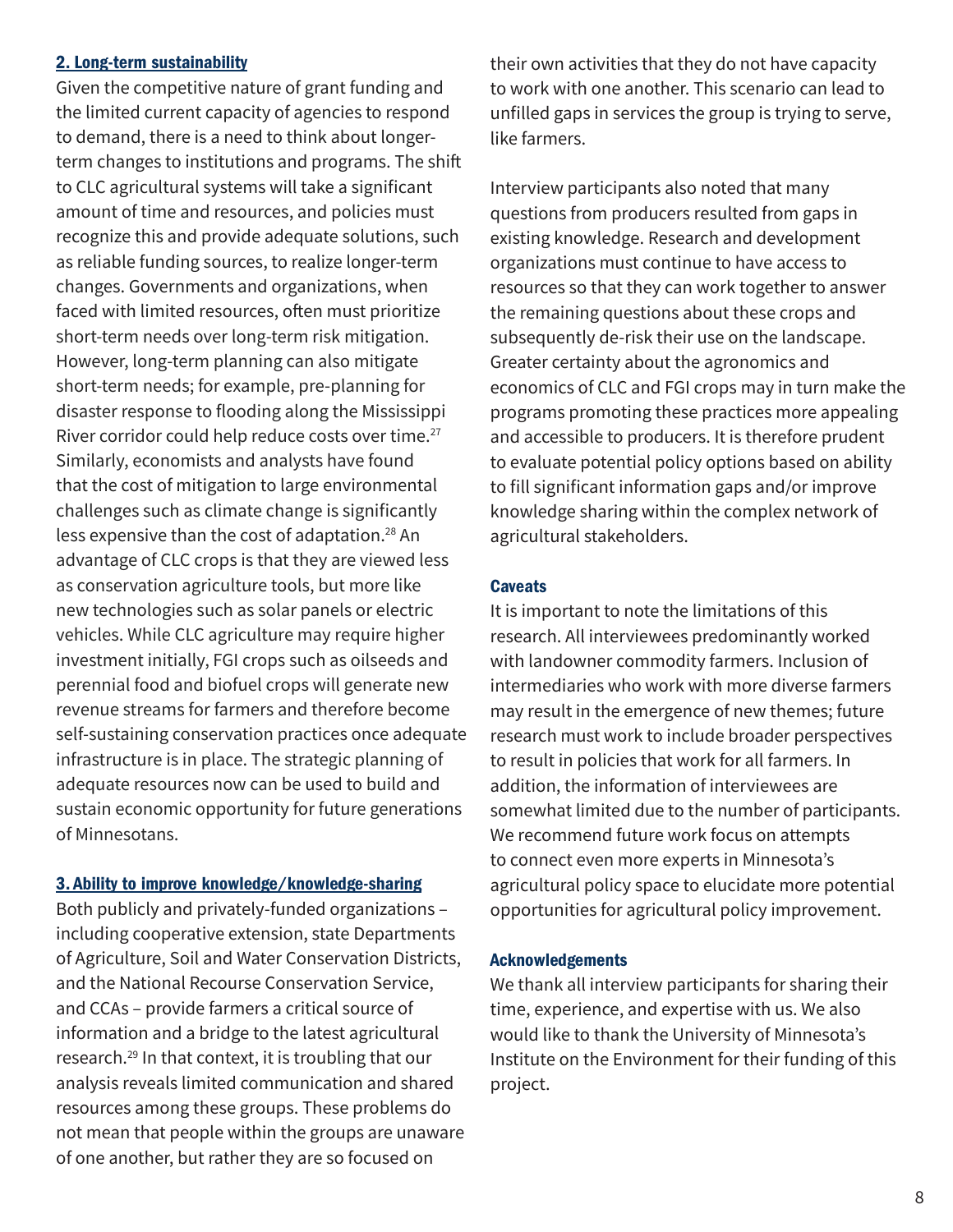1 USDA National Agricultural Statistics Service. 2019. United States Summary and State Data. 2017 Census Agric. 1(51):1–711. http://www.agcensus.usda.gov/Publications/2012/.

\_\_\_\_\_\_\_\_\_\_\_\_\_\_\_\_\_\_\_\_\_\_\_\_\_

2 Blanco-Canqui, H., and C. Wortmann. 2017. Crop residue removal and soil erosion by wind. Journal of Soil and Water Conservation 72(5): 97–104.

3 Brusseau, M.L., I.L. Pepper, and C.P. Gerba. 2019. Environmental and pollution science. Academic Press, London.

4 U.S. Department of Agriculture, Natural Resources Conservation Service. 2017. Effects of Conservation Practices on Water Erosion and Loss of Sediment at the Edge of the Field: A National Assessment Based on the 2003-06 CEAP Survey and APEX Modeling Databases.

5 Dejong-Hughes, J., D. Franzen, and A. Wick. 2011. Reduce Wind Erosion for Long Term Productivity. University of Minnesota Extension. Available at https://extension.umn.edu/soil-management-and-health/ reduce-wind-erosion-long-term-profitability.

6 Duffy, M. 2012. Value of Soil Erosion to the Land Owner. Iowa State University, Department of Economics.

7 Plastina, A. 2021. Estimated costs of crop production in Iowa – 2021. Iowa State University, Office of Extension.

8 Keeler, B.L., and S. Polasky. 2014. Land-use change and costs to rural households: A case study in groundwater nitrate contamination. Environmental Research Letters 9(7): 074002.

9 Boody, G., B. Vondracek, D.A. Andow, M. Krinke, J. Westra, J. Zimmerman, and P. Welle. 2005. Multifunctional Agriculture in the United States. Bioscience 55(1): 27–38.

<sup>10</sup>Gallai, N., J.-M. Salles, J. Settele, and B.E. Vaissière. 2009. Economic valuation of the vulnerability of world agriculture confronted with pollinator decline. Ecological Economics 68(3): 810–821.

11Tubiello, F.N., M. Salvatore, S. Rossi, A. Ferrara, N. Fitton, and P. Smith. 2013. The FAOSTAT database of greenhouse gas emissions from Agriculture. Environmental Research Letters 8(1): 015009.

12Snapp, S.S., S.M. Swinton, R. Labarta, D. Mutch, J.R. Black, R. Leep, J. Nyiraneza, and K. O'Neil. 2005. Evaluating cover crops for benefits, costs and performance within cropping system niches. Agronomy Journal 97(1): 322–332; Kaye, J.P., and M. Quemada. 2017. Using cover crops to mitigate and adapt to climate change. A Review. Agronomy for Sustainable Development 37(1); Kreitzman, M., H. Eyster, M. Mitchell, A. Czajewska, K. Keeley, S. Smukler, N. Sullivan, A. Verster, and K.M. Chan. 2022. Woody Perennial polycultures in the U.S. Midwest enhance biodiversity and ecosystem functions. Ecosphere 13(1): e03890.

<sup>13</sup> Reimer, A.P., and L.S. Prokopy. 2013. Farmer participation in U.S. Farm Bill Conservation Programs. Environmental Management 53(2): 318–332; Roesch-McNally, G.E., A.D. Basche, J.G. Arbuckle, J.C. Tyndall, F.E. Miguez, T. Bowman, and R. Clay. 2017. The trouble with cover crops: Farmers' experiences with overcoming barriers to adoption. Renewable Agriculture and Food Systems 33(4): 322–333; Denny, R.C., S.T. Marquart-Pyatt, and M. Houser. 2019. Understanding the past and present and predicting the future: Farmers' use of multiple nutrient best management practices in the Upper Midwest. Society &Natural Resources 32(7): 807–826.

<sup>14</sup>Ranjan, P., S.P. Church, K. Floress, and L.S. Prokopy. 2019. Synthesizing conservation motivations and barriers: What have we learned from qualitative studies of farmers' behaviors in the United States? Society & Natural Resources 32(11): 1171–1199.

 $15$ Ibid.